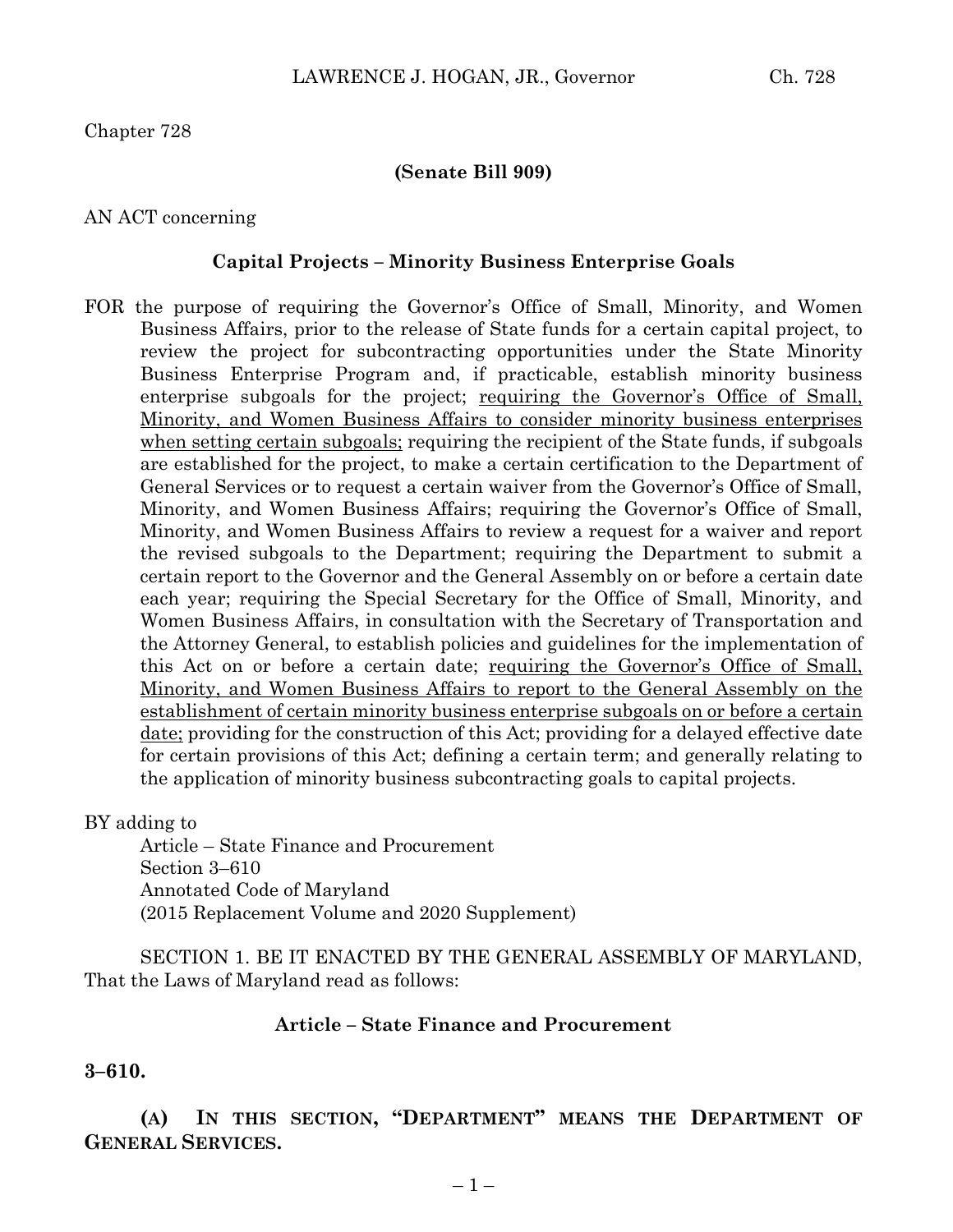**(B) THIS SECTION APPLIES TO A CAPITAL PROJECT THAT RECEIVES AT LEAST \$500,000 \$3,000,000 IN STATE FUNDS IN A SINGLE FISCAL YEAR AND IS FUNDED IN THE ANNUAL STATE CAPITAL BUDGET AS:**

- **(1) A MISCELLANEOUS GRANT PROGRAM;**
- **(2) A LOCAL HOUSE OF DELEGATES INITIATIVE; OR**
- **(3) A LOCAL SENATE INITIATIVE.**

**(C) (1) PRIOR TO THE RELEASE OF STATE FUNDS FOR A CAPITAL PROJECT THAT MEETS THE CONDITIONS OF SUBSECTION (B) OF THIS SECTION, THE GOVERNOR'S OFFICE OF SMALL, MINORITY, AND WOMEN BUSINESS AFFAIRS SHALL:**

**(1) (I) REVIEW THE CAPITAL PROJECT FOR SUBCONTRACTING OPPORTUNITIES UNDER THE PROVISIONS OF TITLE 14, SUBTITLE 3 OF THIS ARTICLE; AND**

**(2) (II) IF PRACTICABLE, ESTABLISH MINORITY BUSINESS ENTERPRISE SUBGOALS FOR THE CAPITAL PROJECT.**

**(2) IN SETTING SUBGOALS UNDER THIS SUBSECTION, THE GOVERNOR'S OFFICE OF SMALL, MINORITY, AND WOMEN BUSINESS AFFAIRS SHALL CONSIDER THE AVAILABILITY AND CAPACITY OF MINORITY BUSINESS ENTERPRISES IN MARYLAND AND IN THE COUNTY WHERE THE PROJECT IS LOCATED TO FULFILL THE SUBGOAL.**

**(D) (1) IF THE GOVERNOR'S OFFICE OF SMALL, MINORITY, AND WOMEN BUSINESS AFFAIRS ESTABLISHES MINORITY BUSINESS ENTERPRISE SUBGOALS FOR THE CAPITAL PROJECT, THE RECIPIENT OF THE STATE FUNDS SHALL:**

**(I) CERTIFY TO THE DEPARTMENT THAT THE RECIPIENT EXPECTS TO ACHIEVE THE SUBGOALS; OR**

**(II) REQUEST A WAIVER OF ALL OR PART OF THE SUBGOALS FROM THE GOVERNOR'S OFFICE OF SMALL, MINORITY, AND WOMEN BUSINESS AFFAIRS.**

**(2) THE GOVERNOR'S OFFICE OF SMALL, MINORITY, AND WOMEN BUSINESS AFFAIRS SHALL REVIEW A REQUEST FOR A WAIVER UNDER PARAGRAPH**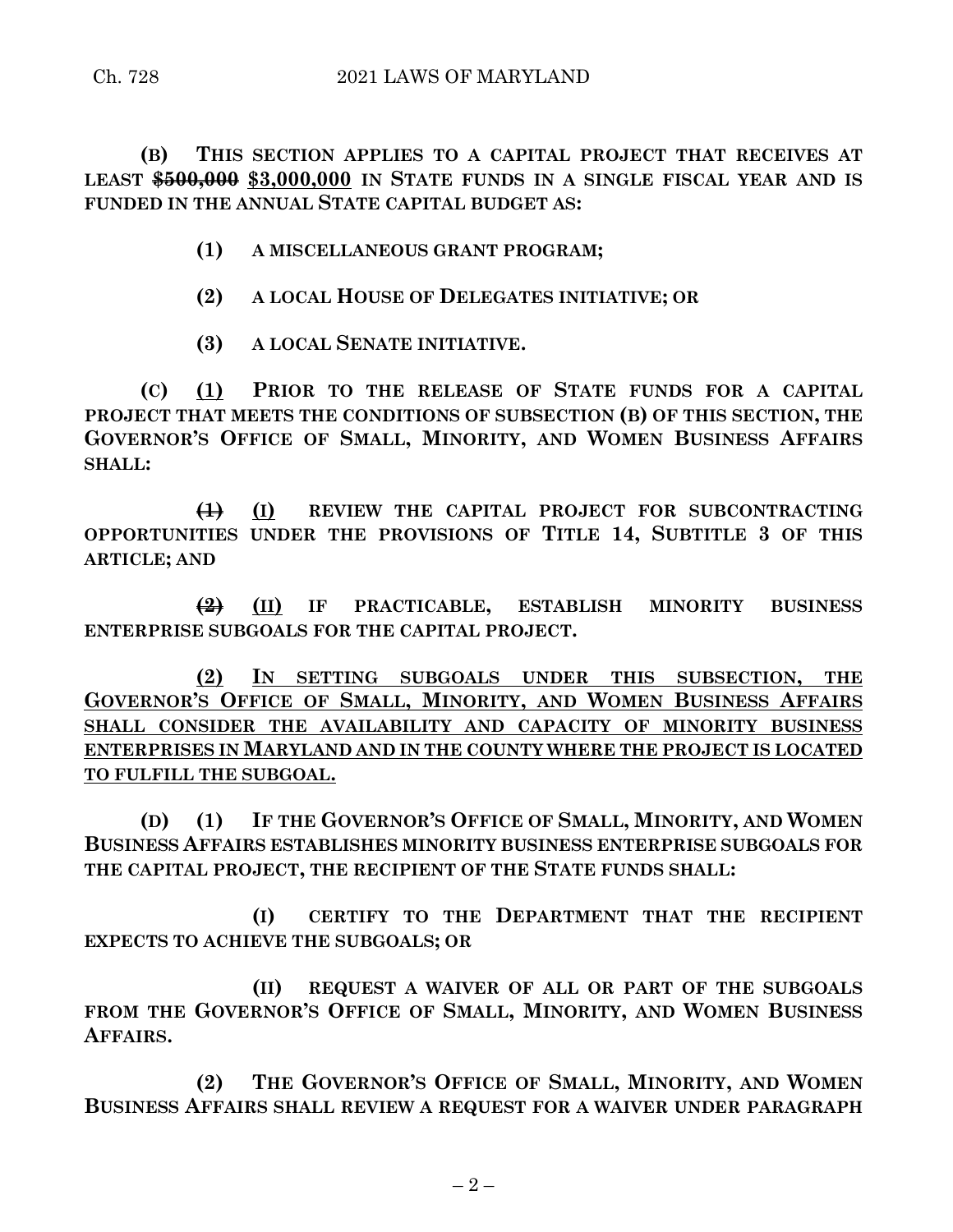**(1)(II) OF THIS SUBSECTION AND REPORT THE REVISED SUBGOALS FOR THE CAPITAL PROJECT TO THE DEPARTMENT.**

**(E) (1) ON OR BEFORE JULY 31 EACH YEAR, THE DEPARTMENT SHALL SUBMIT AN ANNUAL REPORT TO THE GOVERNOR AND, IN ACCORDANCE WITH § 2–1257 OF THE STATE GOVERNMENT ARTICLE, THE GENERAL ASSEMBLY ON THE NUMBER OF WAIVERS GRANTED FOR CAPITAL PROJECTS THAT MEET THE CONDITIONS OF SUBSECTION (B) OF THIS SECTION IN THE PRIOR FISCAL YEAR.**

- **(2) THE REPORT SHALL INCLUDE:**
	- **(I) A DESCRIPTION OF THE CAPITAL PROJECT;**
	- **(II) WHETHER THE WAIVER WAS A PARTIAL OR FULL WAIVER;**

**AND**

## **(III) THE JUSTIFICATION FOR THE WAIVER.**

SECTION 2. AND BE IT FURTHER ENACTED, That on or before June 30, 2022, the Special Secretary for the Office of Small, Minority, and Women Business Affairs, in consultation with the Secretary of Transportation and the Attorney General, shall establish policies and guidelines for the implementation of this Act.

SECTION 3. AND BE IT FURTHER ENACTED, That, on or before December 1, 2022, the Governor's Office of Small, Minority, and Women Business Affairs shall report to the General Assembly, in accordance with § 2–1257 of the State Government Article, on the establishment of minority business enterprise subgoals in accordance with this Act, including:

(1) whether the establishment of minority business enterprise subgoals was practicable based on the type of capital project; and

 $(2)$  whether any changes should be made to the capital minority business enterprise subgoal framework established by this Act.

SECTION  $\frac{2}{\sqrt{3}}$  4. AND BE IT FURTHER ENACTED, That this Act may not be construed to prevent a capital project that is subject to the provisions of this Act, and for which a waiver of the minority business enterprise subcontracting goal established for the capital project is requested, from receiving funds appropriated for the project under the annual capital budget bill for the State.

SECTION 4. 5. AND BE IT FURTHER ENACTED, That Section 1 of this Act shall take effect July 1, 2022.